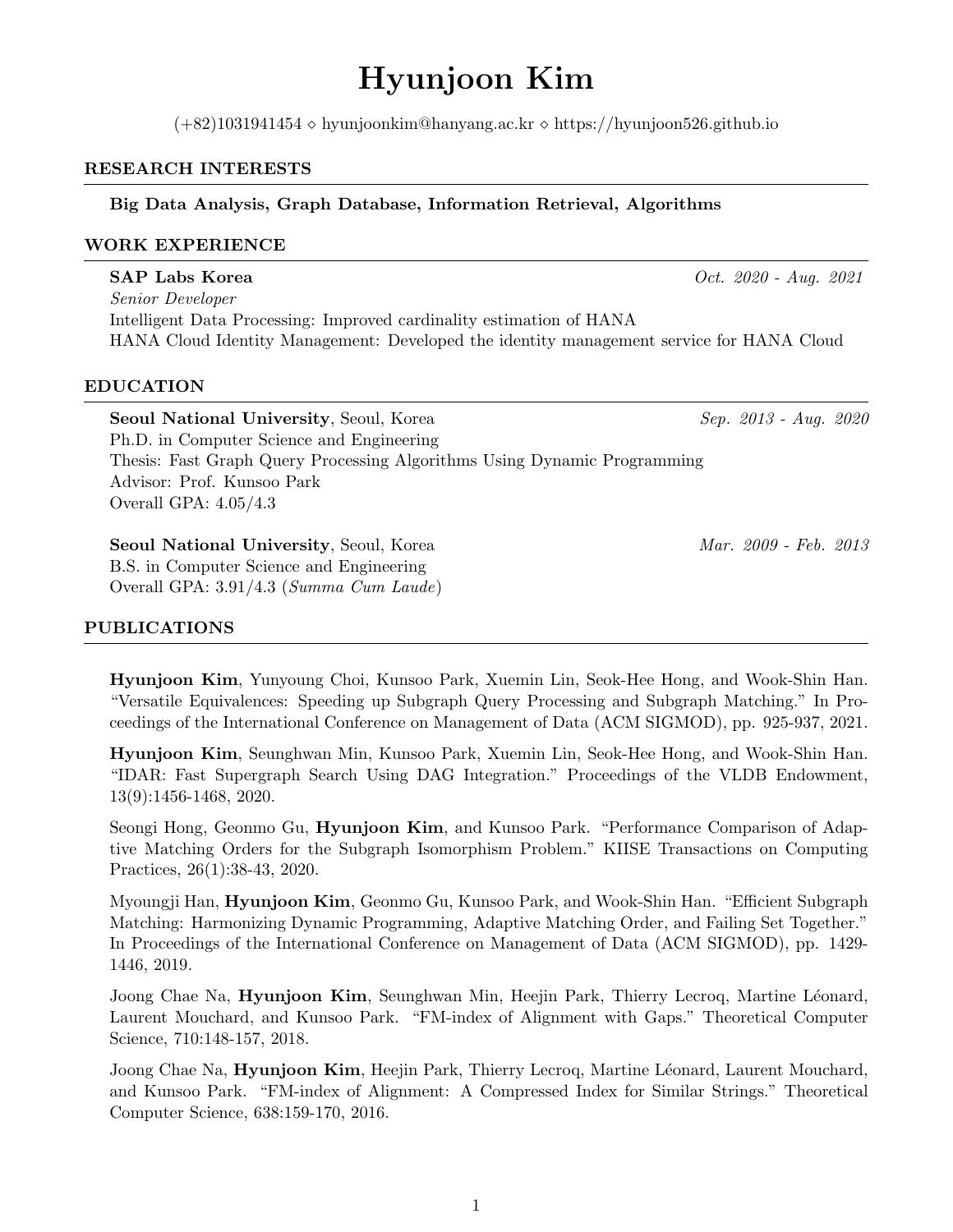Myoungji Han, Jihyuk Lim, Junyoung Choi, Hyunjoon Kim, Jeongjoo Seo, Cheol Yu, Sung-Ryul Kim, and Kunsoo Park. "A Malicious Traffic Detection Method Using X-means Clustering." Journal of Korean Institute of Information Scientists and Engineers (KIISE), 41(9):617-624, 2014.

## PROJECTS

# Framework of Practical Algorithms for NP-hard Graph Problems Apr. 2018 - Sep. 2020

- · Designed and implemented efficient graph query processing algorithms
- · Outperformed state-of-the-art algorithms by up to several orders of magnitude.
- · Published three top-tier conference papers.

#### Chinese Character Input System  $\qquad \qquad \text{Oct. } 2015 - \text{Sep. } 2018$

· Developed Chinese characters typing software for Android, and obtained two U.S. patents.

## Multi-omics Analysis Algorithms and Platforms Oct. 2014 - Dec. 2016

- · Developed a compressed and searchable index FMA for similar strings.
- · Experimented on genome sequences of the 1000 Genomes Project.
- · Index size is less than one third of that of an state-of-the-art method while pattern search is faster.

## Response Technologies against Multiple Device-Channel Attack in Future Complex Computing Environments Dec. 2013 - Dec. 2014

· Developed a malicious traffic detection method on DARPA 2000 Dataset and ISOT Botnet Dataset.

## PATENTS

Kunsoo Park, Hyunjoon Kim, and Hyun-Kyung Noh. "Keyboard for typing chinese character." U.S. Patent Application 16/134,734, filed March 21, 2019.

Hyun-Kyung Noh, Kunsoo Park, and Hyunjoon Kim. "Chinese character input apparatus and controlling method thereof." U.S. Patent Application 16/028,832, filed January 10, 2019.

## TEACHING EXPERIENCE

| Mentor in Samsung Convergence Software Course (SCSC) |  | Aug. 2015 - Jun. 2016 |  |
|------------------------------------------------------|--|-----------------------|--|
|                                                      |  |                       |  |

· Motivated undergraduate students, and assisted them in reviewing CSE courses.

| <b>Teaching Assistant</b>                                           |                       |
|---------------------------------------------------------------------|-----------------------|
| . 4190.407 Algorithms, Seoul National University                    | Mar. 2014 - Jun. 2014 |
| . 4190.306 Automata theory, Seoul National University               | Sep. 2015 - Dec. 2015 |
| . Special lecture on IT convergence, Korea National Open University | Sep. 2015 - Dec. 2015 |

## HONORS

| Hyunsong Educational & Cultural Foundation Scholarship |  | Mar. 2010 - Dec. 2012 |  |  |
|--------------------------------------------------------|--|-----------------------|--|--|
|--------------------------------------------------------|--|-----------------------|--|--|

· Supported by full-tuition scholarship for undergraduate engineering students with high GPAs.

## National Scholarship Sep. 2009 - Dec. 2009

· Fully funded by Seongnam City Scholarship Committee for undergraduate studies.